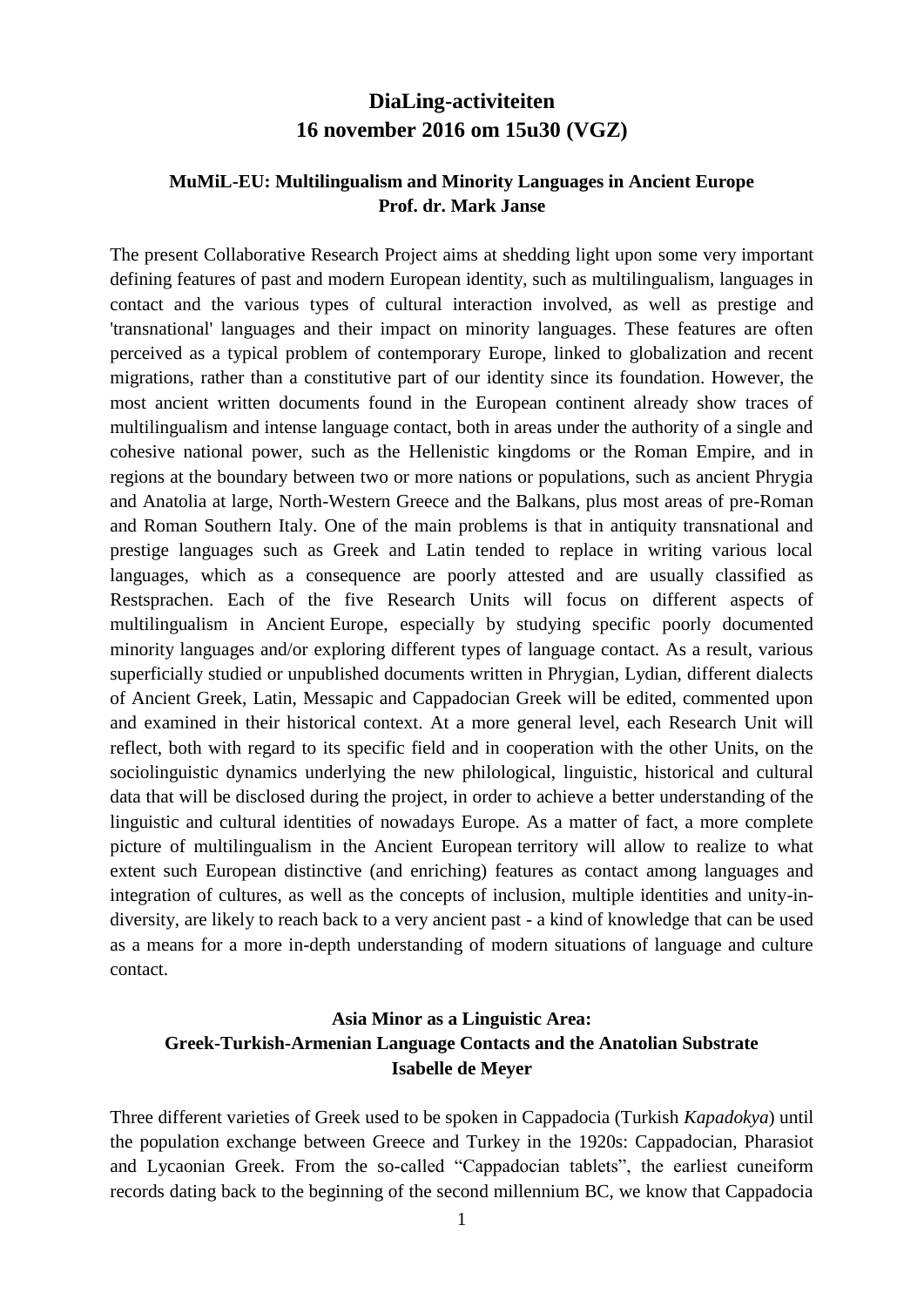has always been a multilingual and multicultural area, inhabited by Hatti, Hurrians, Hittites and Assyrians, and later by Phrygians, Persians, Greeks, Armenians, Turks and still others. Inevitably, the symbiosis of so many different peoples speaking languages belonging to different language families has left its traces on the Greek varieties spoken in Cappadocia. Watkins (2001) was the first to present evidence of ancient Asia Minor as a linguistic area (*Sprachbund*), focusing on the 2nd millennium BC. Bubeník (1989) lists a number of features which distinguish the Asia Minor Greek Koine from other varieties of Koine (Hellenistic) Greek. Many of these have been preserved in Cappadocian, Pharasiot and Lycaonian Greek, e.g. the preservation of the possessive adjectives *emós, sós* etc. (already on the decline in the Roman period, but prominently frequently used in the Gospel of John) and of the imperfect tense in *-(i)šk*- (attested in Hittite and, as an iterative formation, Homeric Greek). These varieties also have a number of grammatical features in common with Armenian, e.g. differential object marking (Janse 2004) and reduplication with fixed segmentism (Bağrıaçık & Janse 2015). Interestingly, differential object marking is also found in Turkish, which entered the area in the 11th century and has had a pervasive influence on both Greek and Armenian. The influence of Turkish on both the Asia Minor Greek dialects of Cappadocia and Armenian appears at all linguistic levels: phonology (e.g. vowel harmony), morphology (e.g. agglutinative inflections), syntax (e.g. SOV-type word order phenomena) and the lexicon (e.g. kinship terminology, cf. Janse 2015). The purpose of this part of the project is to study the Asia Minor linguistic area in Cappadocia during the Ottoman period (14th-20th century), with particular attention to the Asia Minor Greek dialects and the influence of the Anatolian substrate, the Armenian adstrate and the Turkish adstrate/superstrate, both in the grammar and in the lexicon. Careful attention will be paid to the social interactions and relations between the different speech communities, because they shed light on important societal questions which are still relevant today, such as language and identity, the relation between dominant/majority and dominated/minority languages, language death and language maintenance, and – last but not least - cultural and religious symbiosis. The Asia Minor Greeks of Cappadocia were (and still are) Orthodox Christians, a majority of whom had become monolingual Turkish-speakers in the course of the Ottoman period, whereas a minority were Greek-Turkish bilingual speakers, suggesting that religion was a stronger identity marker than language at one time. The cultural symbiosis of Greek Orthodox and Muslems produced utterances such as *Alláx Panayía mou* 'Allah All-Holy [Mother Mary] of mine'. Asia Minor Greek was a dying variety in Cappadocia at the time of the exchange in the 1920s, even though it was not a dominated/minority language in most of the speech communities where it was spoken. After the exchange, Cappadocian, Pharasiot and Lycaonian Greek did become dominated/minority languages whose speakers were discriminated in their new fatherland (called *Ionanistán* instead of *Elláða*). Currently, there are no known speakers of Lycaonian Greek and only a few dozens of speakers of Pharasiot Greek left. Whereas most of the Cappadocian Greek speakers have shifted to Standard Modern Greek, one dialect (*Mišótika*) has survived to the present day and is even enjoying a temporary survival, suggesting that language has become an identity marker again at least for some Cappadocians. Present-day spoken Cappadocian and Pharasiot Greek, together with a limited number of descriptions from the late-nineteenth and twentieth centuries are the only witnesses of the Asia Minor Greek dialects of Cappadocia spoken in the Ottoman period, literate Orthodox Christians in the area being exclusively Turkish-speaking (the so-called *Karamanlíðes*, who